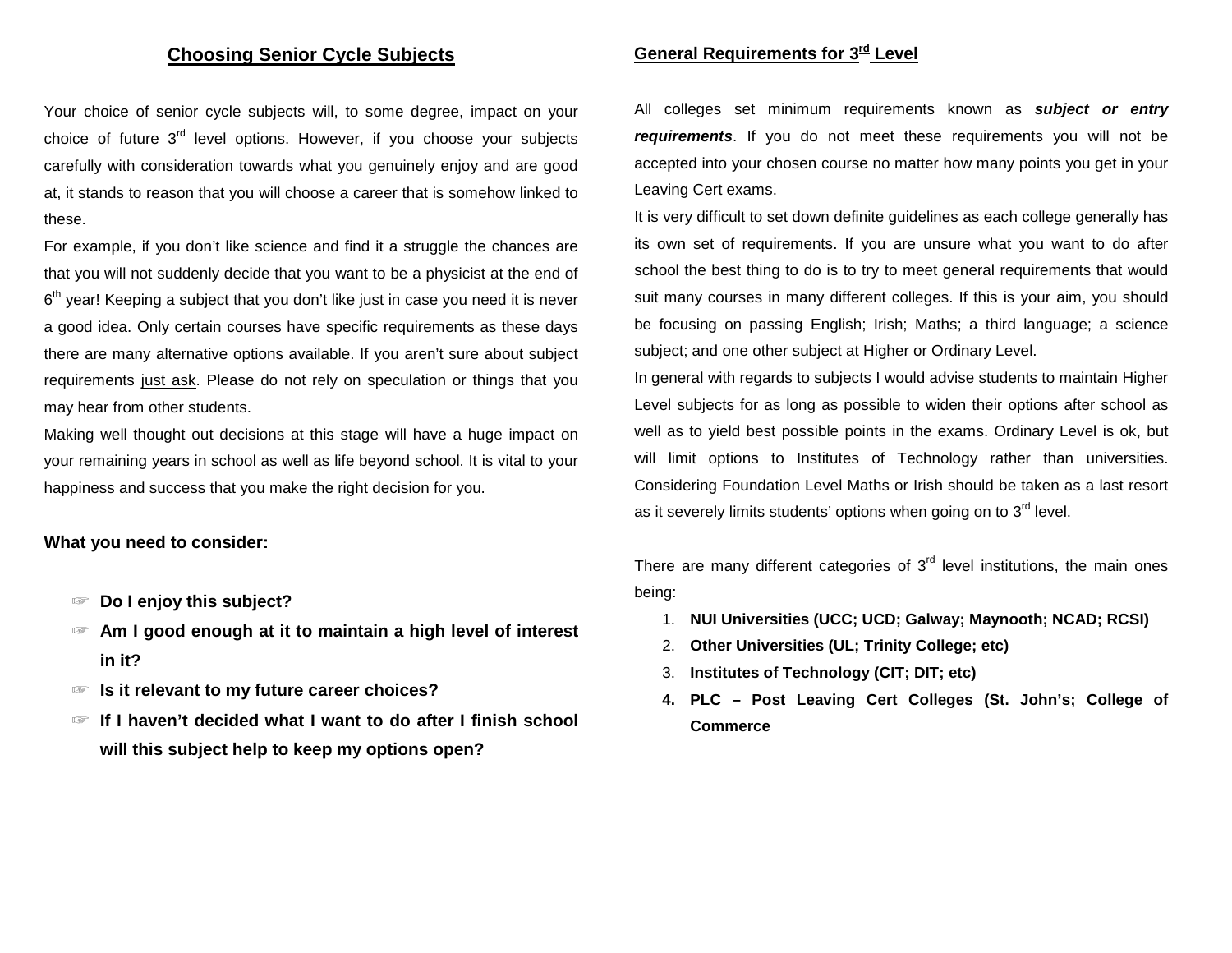NUI universities generally have the strictest requirements, though these are gradually being relaxed over the years to allow greater flexibility to students. Standard requirements are that students must obtain a pass in at least 6 subjects, of which at least 2 must be Higher Level H5. For all faculties you will need to have English and Irish and most require Maths. A  $3<sup>rd</sup>$  language is required for all faculties except Science and Engineering. At least one lab science is required for all science and engineering degrees; with two needed for entry to medicine, dentistry and pharmacy.

Depending on the degree, specific grades may need to be obtained in certain LC subjects. Further information including details of applying for language exemptions can be found at [www.nui.ie](http://www.nui.ie/)

### **2. Other Universities**

Universities that do not fall under the jurisdiction of the NUI set their own requirements.

Standard requirements for most faculties in these universities are passes in English and Maths, plus a pass in either Irish or another language. There are similar matriculation requirements as NUI for entry to science and engineering degree programmes. As with the NUI, these universities require a pass in six subjects at Higher or Ordinary Level including at least 2 H5.

Some of these institutes also accept Foundation Level Maths although it will not be counted in terms of subject entry requirements or points.

# **3. Institutes of Technology**

IT's offer a great range of degree options at Level 7 (Ordinary Degree – typically 3 years) and Level 8 (Honours Degree – 4 years), and their requirements are generally less strict than those of the universities. Generally speaking, your subjects for entry must include Maths and either English or Irish, and you must acquire a pass in five subjects at higher or ordinary level for entry to Level 7 degrees.

Level 8 degrees have the same requirements as universities; students must have passes in six subjects with at least two of those being H5. Certain degrees may require a science subject or higher level maths.

## **4. Post Leaving Cert Colleges**

PLC's are different to the above institutes as they select their students based on interview with the condition that they achieve at least five passes in the leaving cert exam. These passes must be at higher or ordinary level (not foundation), and there are generally very few additional subject specific requirements.

Certain colleges do put specific requirements on some of their courses (ie. Biology required for healthcare or maths required for business) but these are the exception rather than the rule.

Successful students are awarded with a Level 5 certificate. Students may use a PLC course as a stepping stone to university if their leaving cert exams did not meet points or matriculation requirements. In these cases they should be aware that the university or IT will still enforce certain subject requirements for entry to some of their courses.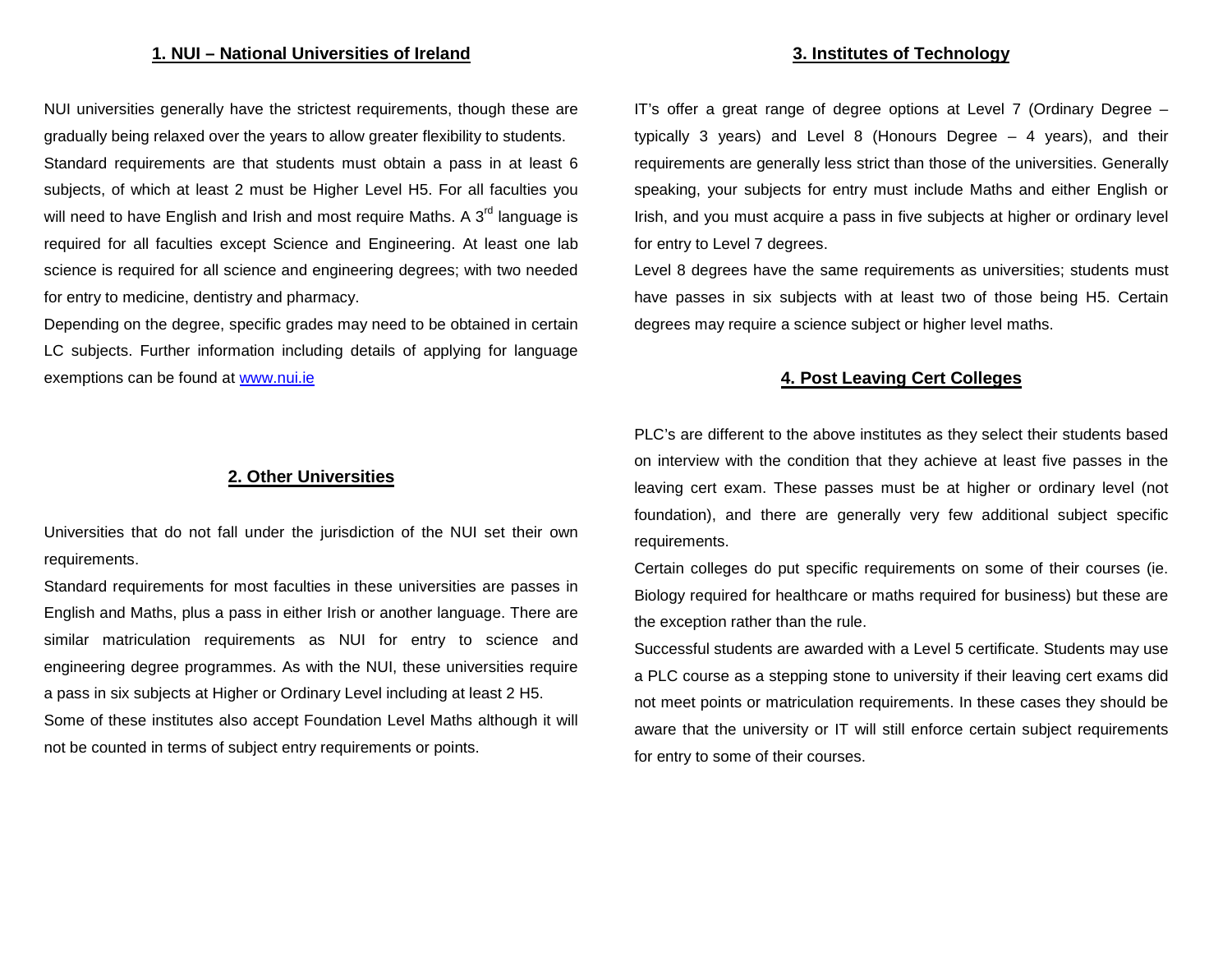**Information regarding 3rd level entry requirements, subject choice, and lots of other useful info can be found here:**

### **[www.qualifax.ie](http://www.qualifax.ie/)**

It has many useful links for younger students as well as  $6<sup>th</sup>$  years; including one which allows students to research the impact of not choosing a particular subject for their Leaving Cert -

On the main home page click on the Leaving Cert and Junior Cert Subject Choice box and follow the instructions on screen.

#### **[www.cao.ie](http://www.cao.ie/)**

This is the official site which LC students use to apply for third level courses. It can also be used as a link into the web pages of various colleges and many other applications.

#### **[www.careersportal.ie](http://www.careersportal.ie/)**

Similar to Qualifax, this site is used frequently by Guidance Counsellors, and is very useful for researching different career types, courses, etc. It also has a very useful interest test which may help point you in the right direction in terms of future career.

#### **[www.education.ie](http://www.education.ie/)**

The home page of the Department of Education and Science. Very useful for subject and exam information; and includes many useful downloadable resources for students at all levels.

#### **[www.examinations.ie](http://www.examinations.ie/)**

A very useful resource for finding exam information such as past exam papers and marking schemes, as well as information on RACE and other related subjects.

## **Subject Choice for Senior Cycle**

All students must study at least five subjects for the Leaving Certificate, but most continue with seven subjects. In the Leaving Cert exam, the grades from your best six subjects count towards your overall points total. There are three core subjects, English, Irish and Maths, and although not all are necessary to be accepted into  $3<sup>rd</sup>$  level education, it is recommended that you keep on all three subjects at whatever level suits your abilities. The only exception is Irish, for which students may have an official exemption if they received their primary education outside this country, or if they have a specific learning difficulty which has been diagnosed by an educational psychologist. If this applies to you, please notify the Guidance Counsellor of this.

The subjects available fall into four main categories:

Language Group: English, Irish, French, German. **Science Group** : Maths, Physics, Biology, Chemistry. **Business Studies Group** : Accounting, Business. **Social Studies Group** : Geography, History, Home Ec, Art, Music.

All students are asked to select subjects from the list on the accompanying subject choice form; this initial choice is made freely without the constraints of subject blocks. Where numbers allow, classes will be formed and the blocks constructed from these according to the students own choices.

In cases where students cannot avail of their top choices, they will be consulted individually to enable them to reach a suitable compromise.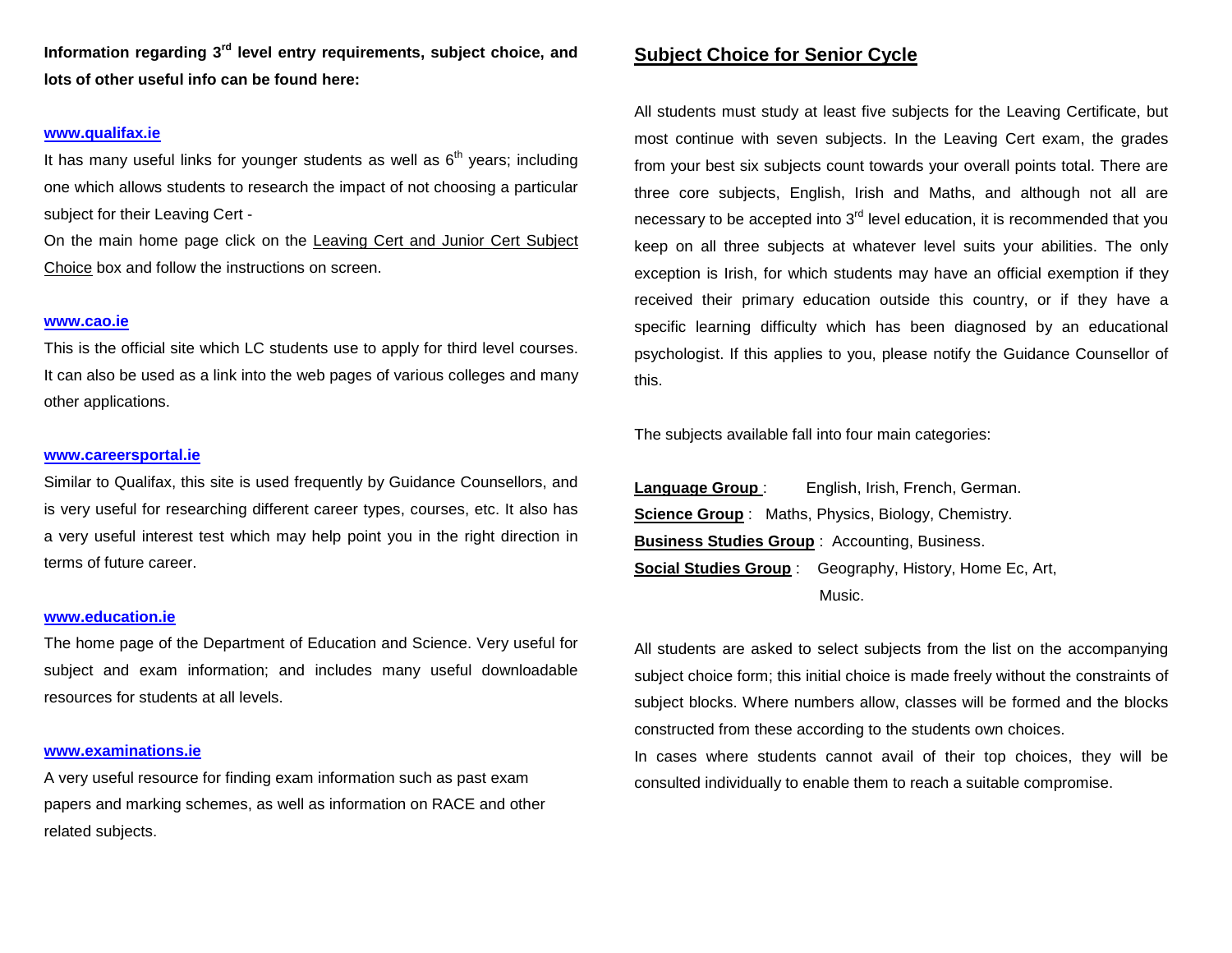**English** – Required for university entry in general, though some will accept Irish in its place. HL is required for courses such as journalism and media studies.

**Irish** – Required for university entry; exemptions are granted to students who received primary education outside Ireland or those with diagnosed specific learning difficulties. HL is essential for primary teaching degrees; Irish degrees at Trinity and NUI Galway; and for any degree with Irish as a major component (ie. Law and Irish at UCC). FL is not acceptable at UCC.

**French / German** – NUI requires a third language for entry to degrees with the exception of most degrees in the Science and Engineering faculties. Most other institutes do not require a third language unless it is an integral part of the degree; in which cases students will need to obtain a H3 or greater. In some institutes (and for Garda entry) a passing grade in another language can take the place of Irish in order to matriculate.

**Maths** – Required for entry to almost all courses across universities and I.T.s. HL is essential for entry to all Level 8 Engineering and maths-based degrees, including accounting. OL will suffice for entry to Level 7 degrees; FL is not acceptable for any engineering or similar degrees. Foundation Level is accepted at a small amount of  $3<sup>rd</sup>$  level institutes, though may not be counted for points. To date none of the  $3<sup>rd</sup>$  level institutions in Cork accept Foundation Level Maths.

**Biology / Physics / Chemistry** – The majority of science degrees require just one science from this group at HL (though two would be preferable). Students considering engineering should give serious consideration to choosing Physics. Health sciences such as medicine and dentistry require two HL lab sciences; eg. UCC requires a minimum of H4 in Chemistry and either Physics or Biology (Ag Science not acceptable). Specific lab sciences may be required for certain degrees but these are usually self-evident from the degree title: i.e. Physics for Theoretical Physics; Biology for Genetics, etc.

**History** – is not necessary to matriculate for any  $3<sup>rd</sup>$  level course but it is a good choice for students with strong reading/writing abilities and is very useful if considering a career in politics / journalism / teaching / law, to name but a few.

**Geography** – while it is not a specific requirement for any  $3<sup>rd</sup>$  level course, HL Geography is accepted as one of the science requirements for some science and pharmacy degrees in Trinity. It is very useful if progressing to degrees in earth science / civil engineering / horticulture / forestry, etc.

**Business Studies / Accounting** – are not required for entry to  $3<sup>rd</sup>$  level as even the business-related degrees all start from scratch (referred to as *ab initio* degrees). However, if a student is considering business as part of their 3<sup>rd</sup> level choices it would be very useful to study at least one of the related subjects to Leaving Cert level. (A portion of the first year of many business courses is similar to a condensed version of HL Leaving Cert syllabus).

**Art** – Apart from some graphic design degrees, it is possible to gain entry to colleges without LC Art. However most art colleges and various design courses have restricted entry, which means that along with achieving the requisite points and subject requirements, students must submit a portfolio to be considered for entry.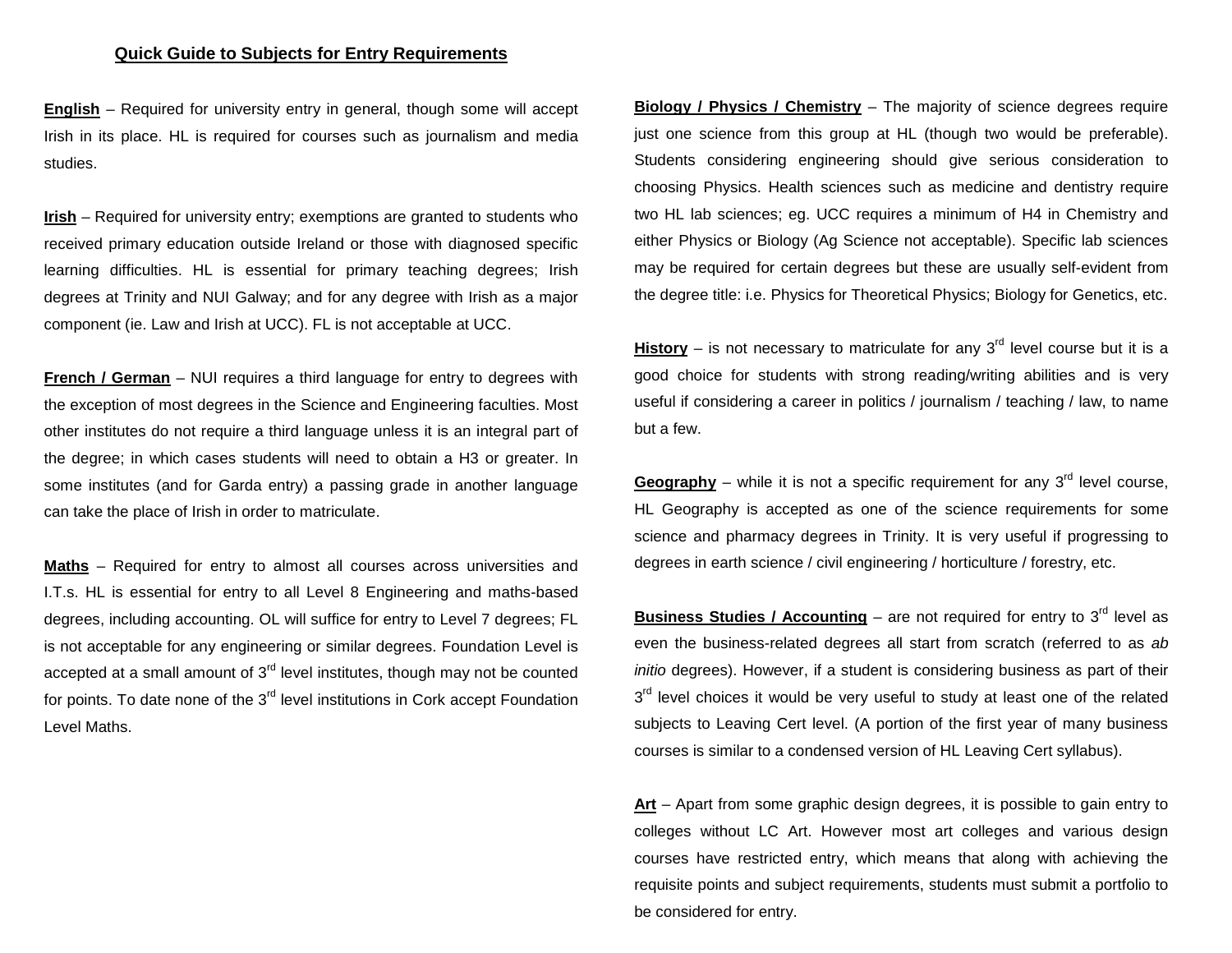**Home Economics** – This is not a specific requirement of any courses at third level but is an excellent subject in companion with Biology or Chemistry at senior cycle. In St Angela's Sligo, it can be substituted for a lab science in some if their education degrees. Like Art and Music, Home Ec is an excellent choice for LC for those committed to working hard in the subject.

**Music** – There are a very small number of courses which have Music as an essential LC subject, though most Music degrees do not specify Music as part of their subject requirements. However, to study Music at  $3<sup>rd</sup>$  level, it is vital to have a good understanding of musical theory as well as practical skills and training; all Music courses require students to pass an entrance audition in conjunction with meeting additional entry requirements.

**LCVP – Leaving Cert Vocational Programme** - is an additional subject which is available to all students who present with a qualifying selection of Leaving Cert subjects. Students will study enterprise modules, prepare for the world of work, and gain invaluable IT skills. Students can qualify for LCVP if they are studying a min of five subjects for their LC including Irish and a European language and one of the following combinations:

- Any 2 Sciences
- 1 Science + Home Ec
- Business + Accounting
- Home Ec + Art
- Home Ec or Art or Music + Business or Accounting

**Additional Languages** – if available, students may choose to sit a LC exam in an additional (native) language along with the rest of their subjects. Please check examinations.ie for a list of the current subjects available to candidates.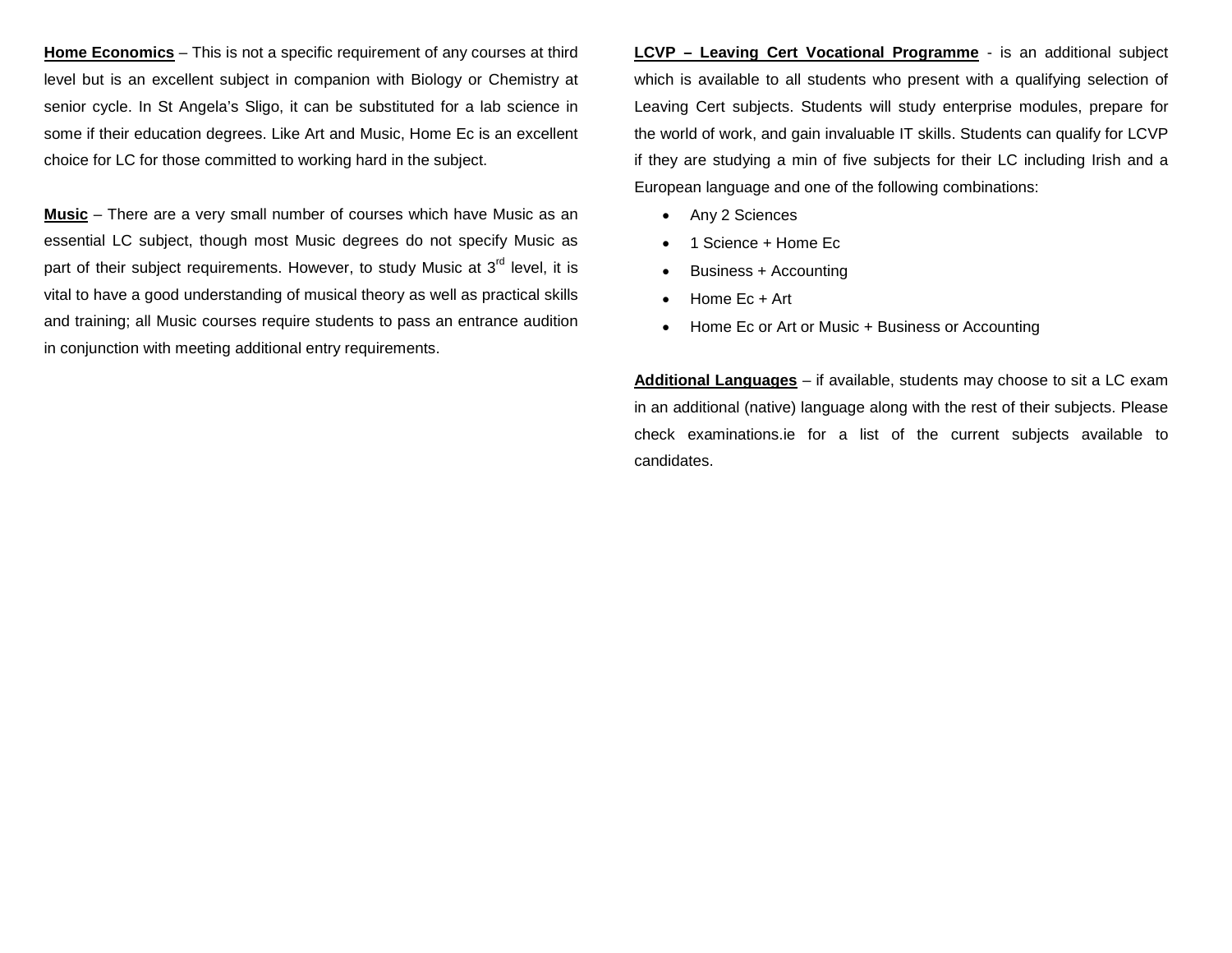# **Senior Cycle**

# Subject Choice Guide



# **St Aloysius School**

# Sharman Crawford St.

**Cork** 

# **Subjects and Career Choices**

| <b>SUBJECT</b>          | <b>USEFUL FOR</b>                            |  |  |
|-------------------------|----------------------------------------------|--|--|
| <b>English</b>          | Teaching; civil service; law careers;        |  |  |
|                         | marketing; journalism; politics; drama       |  |  |
| <b>Irish</b>            | Teaching; politics; journalism; careers in   |  |  |
|                         | Irish government or voluntary bodies         |  |  |
| French                  | Tourism; teaching; journalism; international |  |  |
| German                  | business; translating; careers with IT; HR;  |  |  |
| <b>Maths</b>            | Accountancy; engineering; careers in         |  |  |
| <b>Applied Maths</b>    | science; IT; actuary; banking; computing;    |  |  |
|                         | careers with physics; industrial design      |  |  |
| <b>Biology</b>          | Science & Health careers; farming; zoology;  |  |  |
|                         | teaching; medical research                   |  |  |
| <b>Physics</b>          | Architecture; engineering; aeronautics       |  |  |
| <b>Chemistry</b>        | Engineering; careers in science &            |  |  |
|                         | healthcare; laboratory research; pharmacy    |  |  |
| <b>Business Studies</b> | Teaching; management; law; banking;          |  |  |
|                         | advertising; entrepreneurship; finance       |  |  |
| <b>Accounting</b>       | Accountancy; management; quantity            |  |  |
|                         | surveyor; teaching; taxation; consultancy    |  |  |
| <b>History</b>          | Journalism; politics; teaching; law          |  |  |
| Geography               | Engineering; teaching; surveying; scientific |  |  |
|                         | fieldwork; archaeology; meteorology          |  |  |
| <b>Home Economics</b>   | Teaching; professional cookery/chef;         |  |  |
|                         | creative design; catering services           |  |  |
| Art                     | Advertising; teaching; restoration; design;  |  |  |
|                         | photography; professional artist             |  |  |
| <b>Music</b>            | Teaching; orchestral work; professional      |  |  |
|                         | musician; musical theatre                    |  |  |